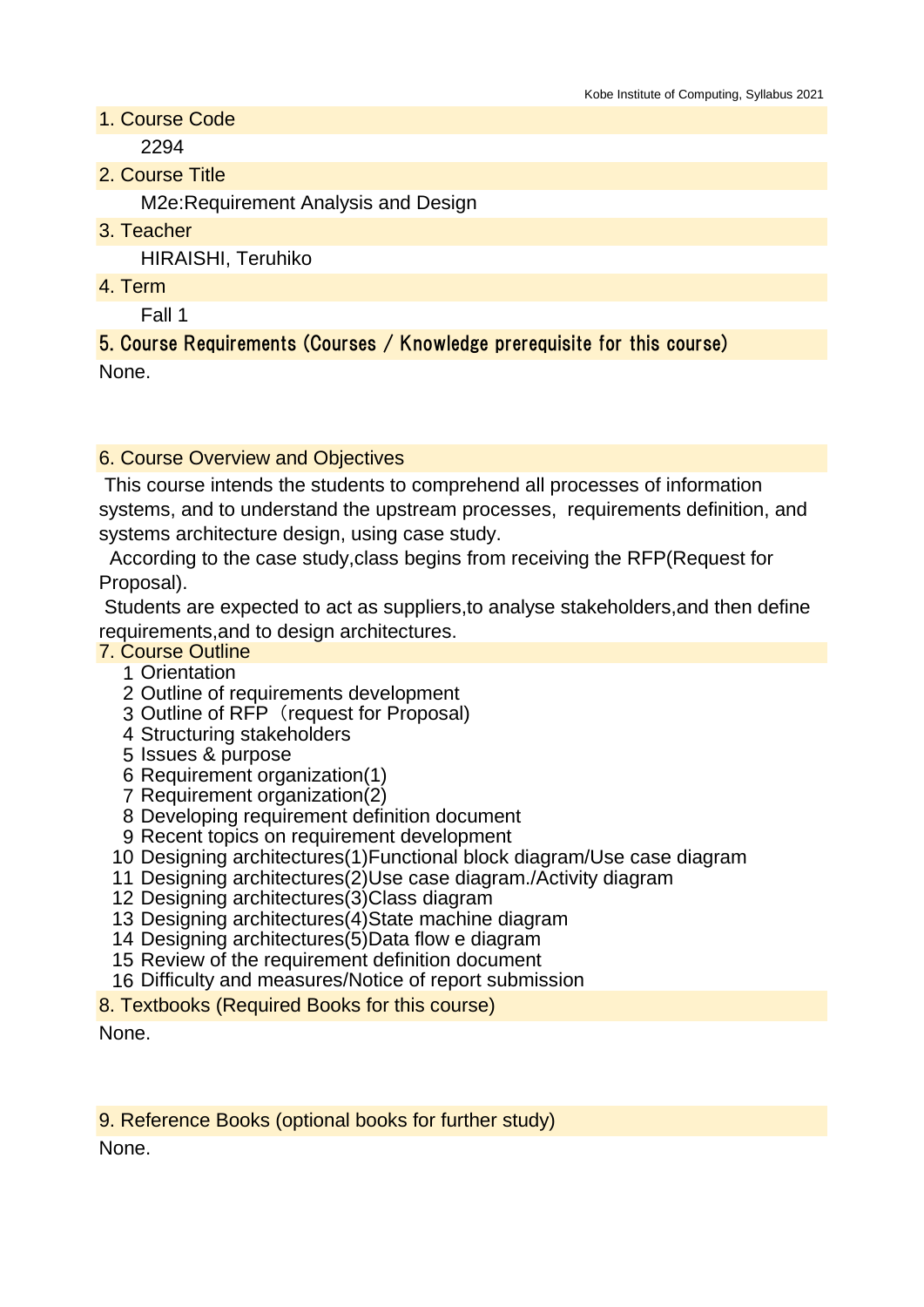10. Course Goals (Attainment Targets)

- (1) To be able to explain all processes of systems developments.
- (2) To be able to comprehend the purpose and method of requirement definition, and to analyze the requirements.
- (3) To be able to develop requirement definition documents.
- (4) To be able to understand importance of systems architecture and to be able to develop systems architecture.
- (5)
- (6)

 $(7)$ 

(8)

11. Correspondence relationship between Educational goals and Course goals

| Educational goals of the school |                                                                              |                            |               |  |  |
|---------------------------------|------------------------------------------------------------------------------|----------------------------|---------------|--|--|
|                                 | <b>Course Goals</b>                                                          |                            |               |  |  |
| High level ICT                  | <b>Basic academic skills</b>                                                 |                            |               |  |  |
| skills                          | Specialized knowledge and literacy                                           | (2), (3), (4)              |               |  |  |
| Human skill<br>(Tankyu skill)   | Ability to continually improve own strengths                                 |                            |               |  |  |
|                                 | Ability to discover and Problem setting<br>resolve the problem<br>in society |                            | (2), (3)      |  |  |
|                                 |                                                                              | <b>Hypothesis planning</b> | (2), (3)      |  |  |
|                                 |                                                                              | <b>Hypothesis testing</b>  | (2), (3)      |  |  |
|                                 |                                                                              | Practice                   | (3), (4)      |  |  |
|                                 | Fundamental                                                                  | Ability to step forward    | (3), (4)      |  |  |
|                                 | Competencies for                                                             | Ability to think through   | (2), (3)      |  |  |
|                                 | <b>Working Persons</b>                                                       | Ability to work in a team  | (2), (3), (4) |  |  |
| <b>Professional ethics</b>      |                                                                              |                            |               |  |  |

## 12. Evaluation

| Goals                   | Evaluation method & point allocation                                                                                          |      |                |    |                                  |       |
|-------------------------|-------------------------------------------------------------------------------------------------------------------------------|------|----------------|----|----------------------------------|-------|
|                         | examination                                                                                                                   | Quiz | <b>Reports</b> |    | <b>Presentation Deliverables</b> | Other |
| 1                       |                                                                                                                               |      |                |    |                                  |       |
| $\mathbf 2$             |                                                                                                                               |      |                |    |                                  |       |
| З                       |                                                                                                                               |      |                |    |                                  |       |
| 4                       |                                                                                                                               |      |                |    |                                  |       |
| 5                       |                                                                                                                               |      |                |    |                                  |       |
| 6                       |                                                                                                                               |      |                |    |                                  |       |
|                         |                                                                                                                               |      |                |    |                                  |       |
| $\mathcal{B}$           |                                                                                                                               |      |                |    |                                  |       |
| Allocation              |                                                                                                                               |      | 40             | 60 |                                  |       |
| 13. Evaluation Criteria |                                                                                                                               |      |                |    |                                  |       |
| Examination             |                                                                                                                               |      |                |    |                                  |       |
|                         |                                                                                                                               |      |                |    |                                  |       |
|                         |                                                                                                                               |      |                |    |                                  |       |
| Quiz                    |                                                                                                                               |      |                |    |                                  |       |
|                         |                                                                                                                               |      |                |    |                                  |       |
|                         |                                                                                                                               |      |                |    |                                  |       |
|                         |                                                                                                                               |      |                |    |                                  |       |
| Reports                 | Confirm that students understand the content of the lesson by<br>describing roblems and countermeasure based on the knowledge |      |                |    |                                  |       |
|                         |                                                                                                                               |      |                |    |                                  |       |
|                         | and skills acquired in the lessons and their thoughts.                                                                        |      |                |    |                                  |       |
|                         |                                                                                                                               |      |                |    |                                  |       |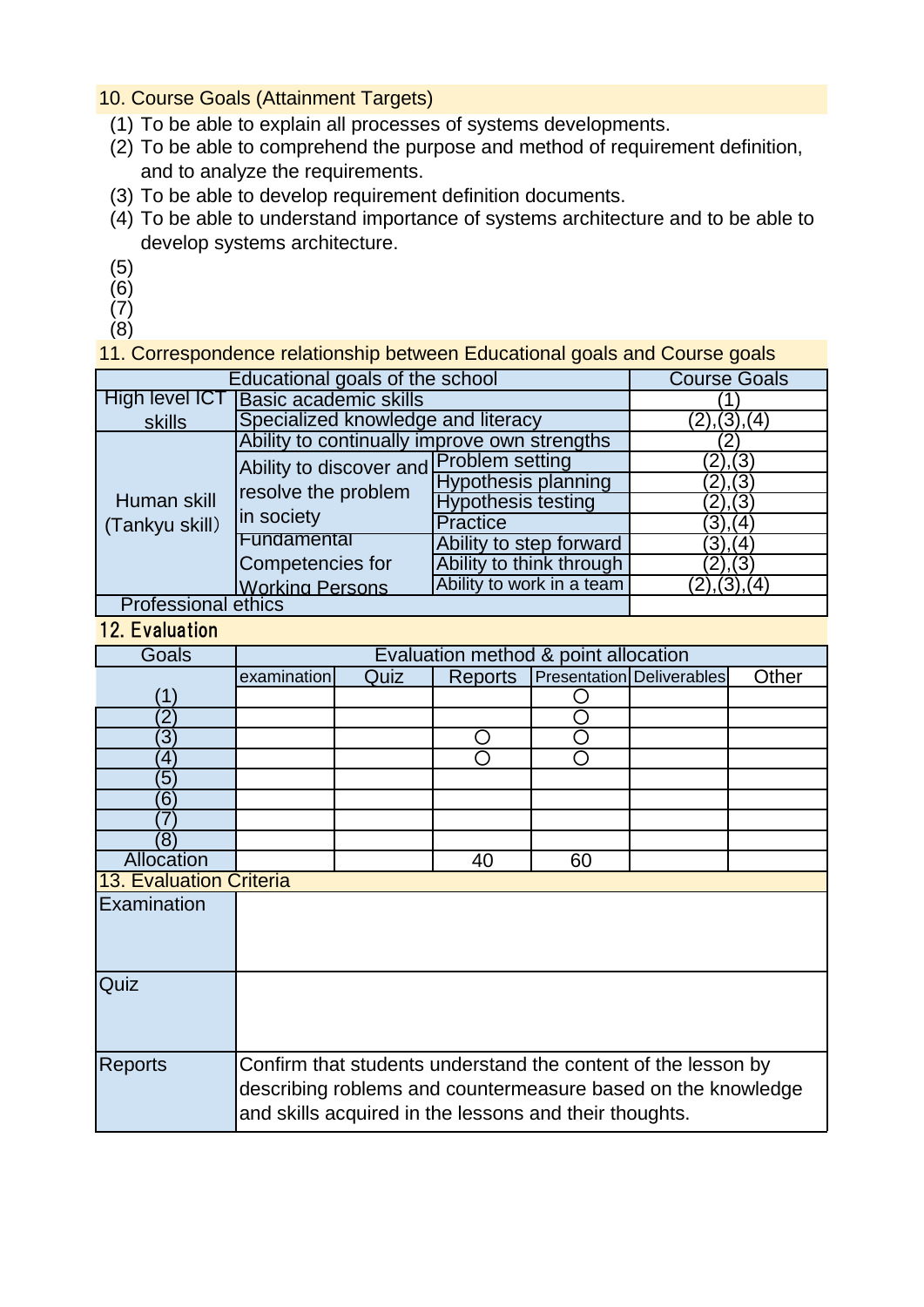|       | Presentation<br>Each section will be presented by the presenter on behalf of the<br>groups. Evaluations are conducted by both other teams and<br>lecturer, for the intelligibility of the explanation rather than the<br>correctness of the content. |                                                                                                         |              |  |  |
|-------|------------------------------------------------------------------------------------------------------------------------------------------------------------------------------------------------------------------------------------------------------|---------------------------------------------------------------------------------------------------------|--------------|--|--|
|       | <b>Deliverables</b>                                                                                                                                                                                                                                  |                                                                                                         |              |  |  |
| Other |                                                                                                                                                                                                                                                      |                                                                                                         |              |  |  |
|       | <b>14. Active Learning</b>                                                                                                                                                                                                                           |                                                                                                         |              |  |  |
|       |                                                                                                                                                                                                                                                      | Hourly percentage of active learning within the whole class time                                        | 80%          |  |  |
|       |                                                                                                                                                                                                                                                      | Active learning such as problem solving assignment using the<br>knowledge and skills acquired in class. | All the time |  |  |
|       | All the time<br>2 Active learning such as group works and discussions.                                                                                                                                                                               |                                                                                                         |              |  |  |
|       | All the time<br>3 Outcome presentations and feedbacks.                                                                                                                                                                                               |                                                                                                         |              |  |  |
|       | Sometimes<br>4 Students actively make decisions on how the class should be<br>conducted.                                                                                                                                                             |                                                                                                         |              |  |  |

## 15. Notes

This course intends not only to learn theoretical concept ,but also by thinking themselves, by acting, and by experiencing, acquiring practical skills. Through team discussions and project management, this course intends to improve not only the students' technological skills, but also facilitation, negotiation, and presentation

## 16. Course plan

(Notice) This plan is tentative and might be changed at the time of delivery

| Lesson 1: Orientation | lecture&practice,90min |
|-----------------------|------------------------|
|                       |                        |

Comprehend the outline of the course.

(1)Orientation

(2)Flow of development processes

(3)What is architecture?

Lesson 2: Outline of requirements development lecture&practice,90min

Comprehend the requirements development

(1) What is requirements development?

(2) Processes of the requirements development.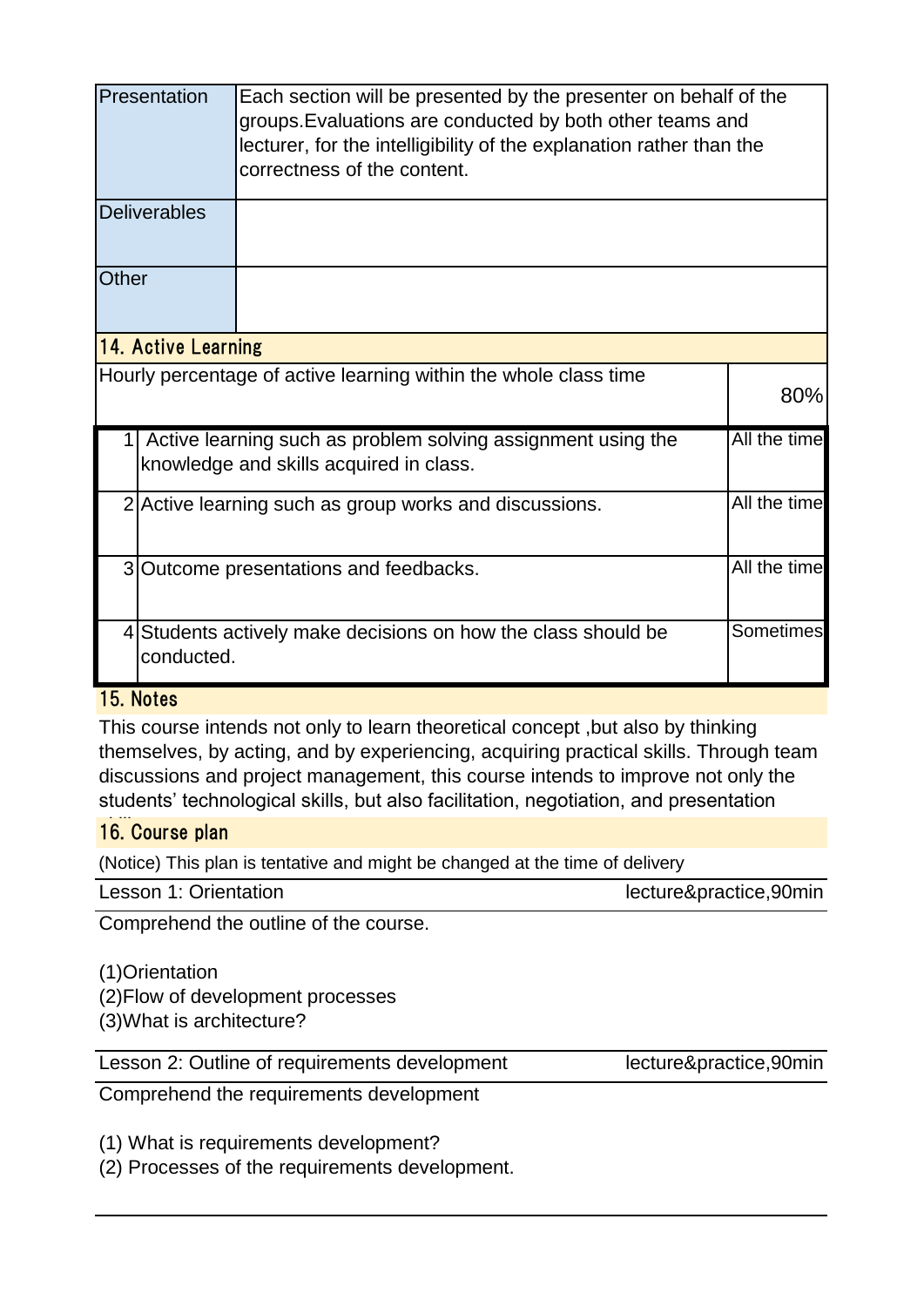Lesson 3: Outline of RFP lecture&practice,90min

Read the case study, and comprehend RFP(Request for Proposal)

(1) What is RFP?

(2) Comprehend RFP

Lesson 4: Structuring stakeholders lecture&practice,90min

Read case study, and structure stakeholders.

(1) Structuring stakeholders

Lesson 5: Issues & purpose lecture&practice,90min

Identify essential issues and the purpose of the system through the case study

(1) Extract the issues of the organization

(2) Extract the purpose of the system

Lesson 6-7: Requirement organization lecture&practice, 2\*90min

Using stakeholder list, develop requirement organization sheet, which will be the basis of the requirement definition document.

(1) Develop requirement organization sheet

Lesson 8: Developing requirement definition document lecture&practice,90mi

After summarizing the purpose of the system, requirements organization, develop requirements definition document.

(1) Develop requirements definition document

Lesson 9: Recent topics on requirement development lecture&practice,90mi

Introduce recent topics on requirement development, and introduce the concept of the model. n

- (1) Recent topics on requirement development
- (2) Concept of model.
- (3) Functional block diagram